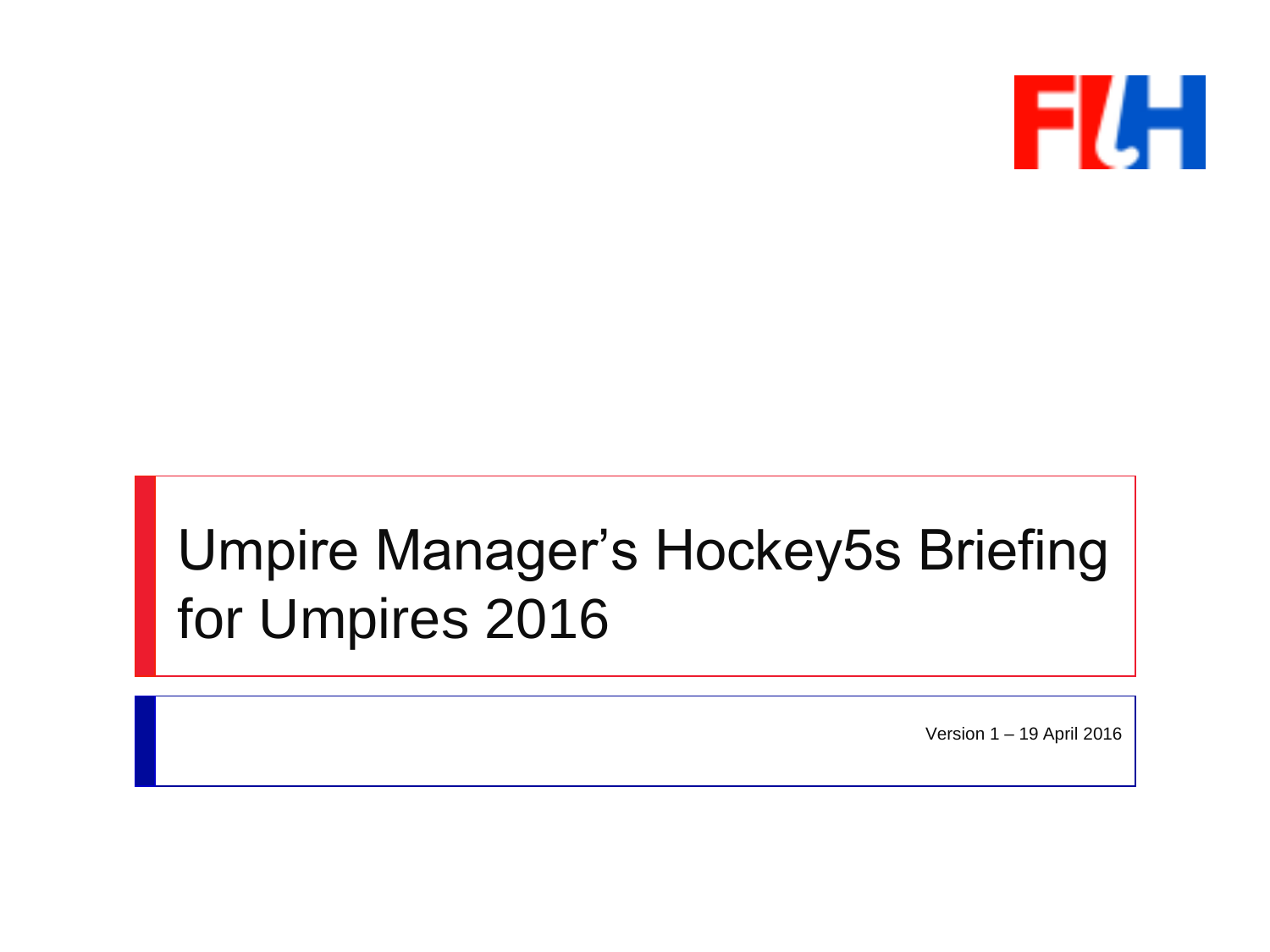

- Be thorough in your match preparation
- Make sure that you understand the Briefing this is our match plan
- You are expected to umpire to this Briefing the players want to see the same consistent decisions and actions between each umpire every match, so ask if you are not sure
- Have a personal action plan try to improve something every match
- Maintain your fitness level
- Report any injuries get treatment
- Look after yourself eating, drinking, resting ... always be prepared and consider weather etc.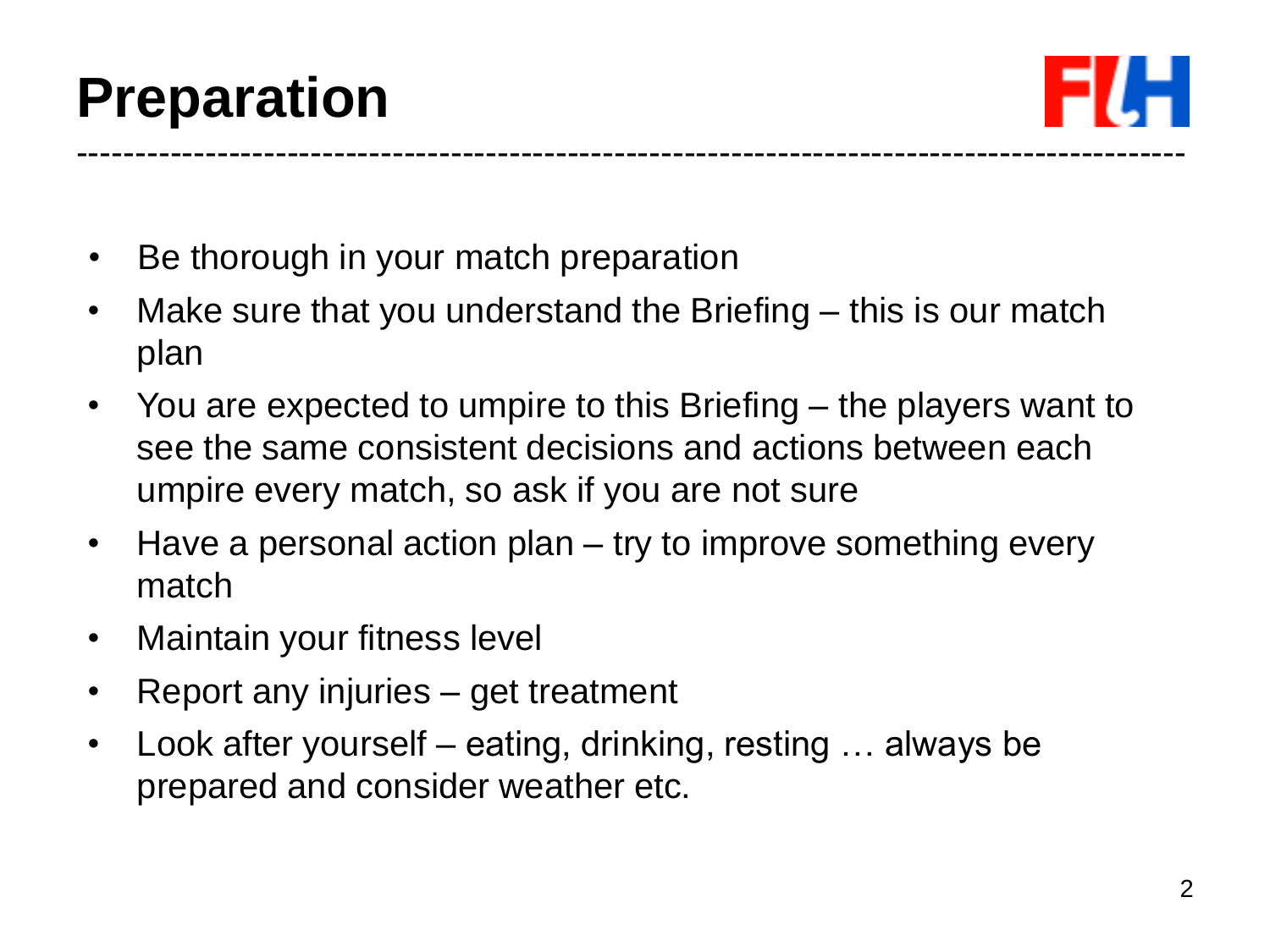## **Rules of Hockey5s**



- Make sure that you have read and understand the latest set of the Rules
- Matters not dealt with in the Hockey5s Rules are covered by the 11-a-side Rules of Hockey
- Also be aware of any FIH or Competition Regulations which may vary the Rules of Hockey5s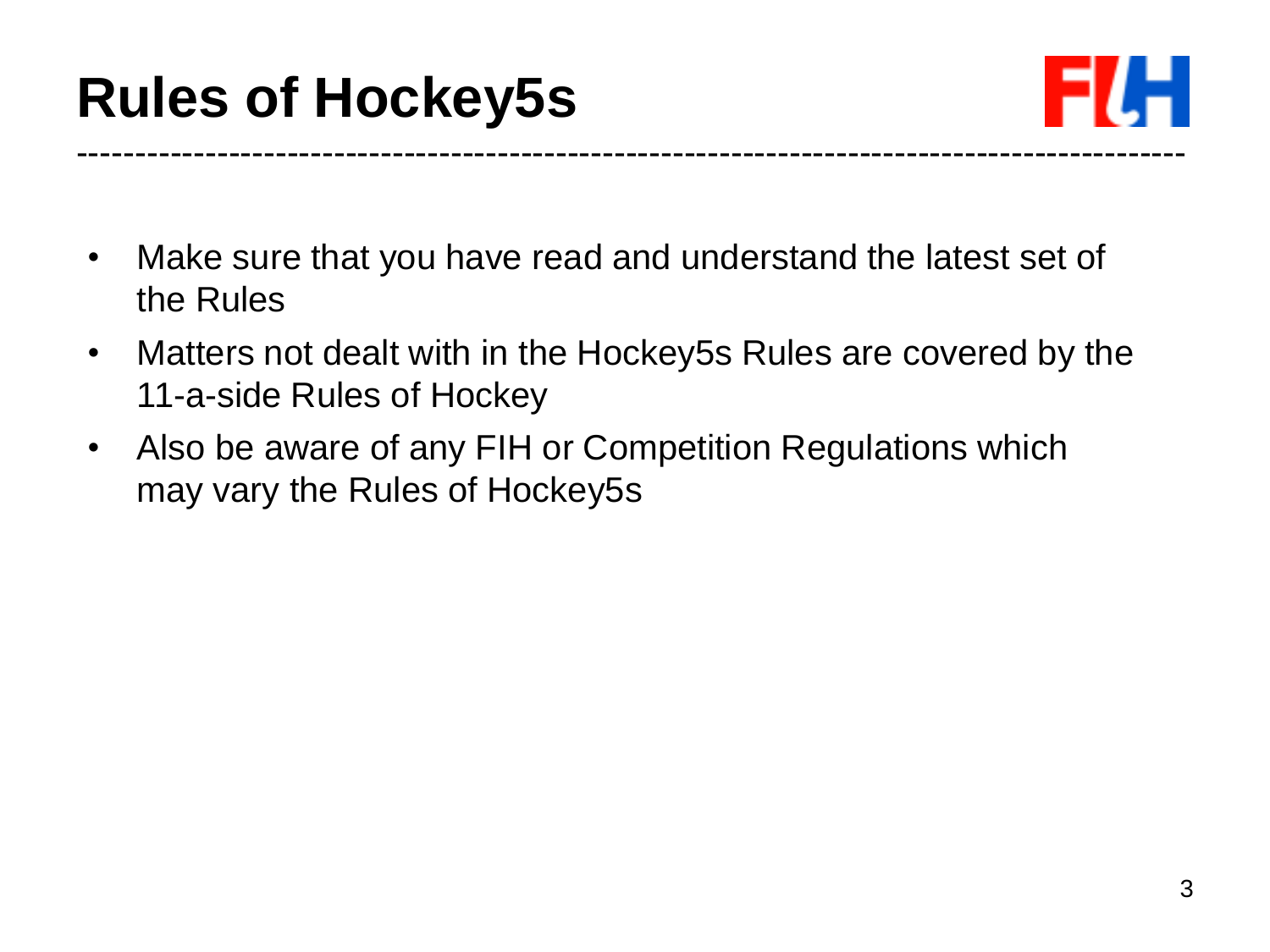# **Main Rules Changes 2016**



- A Hockey5s pitch is now re-named a Hockey5s court, with the former 11 metres areas now quarter-line areas to take account of the different size pitches that Hockey5s can be played on
- Challenges are awarded for intentional and unintentional offences on same basis as at present, except in the defending half, rather than inside the defending quarter-line areas
- At Challenges:
	- The goalkeeper's starting position is now on the goal-line, rather than 4 metres away from the ball
	- All players other than the taker and defending goalkeeper must stand beyond the centre-line
	- The ball may not be shot at goal until it has travelled at least 4 metres; however once the attacker plays the ball open play resumes and the players beyond the centre-line may re-join play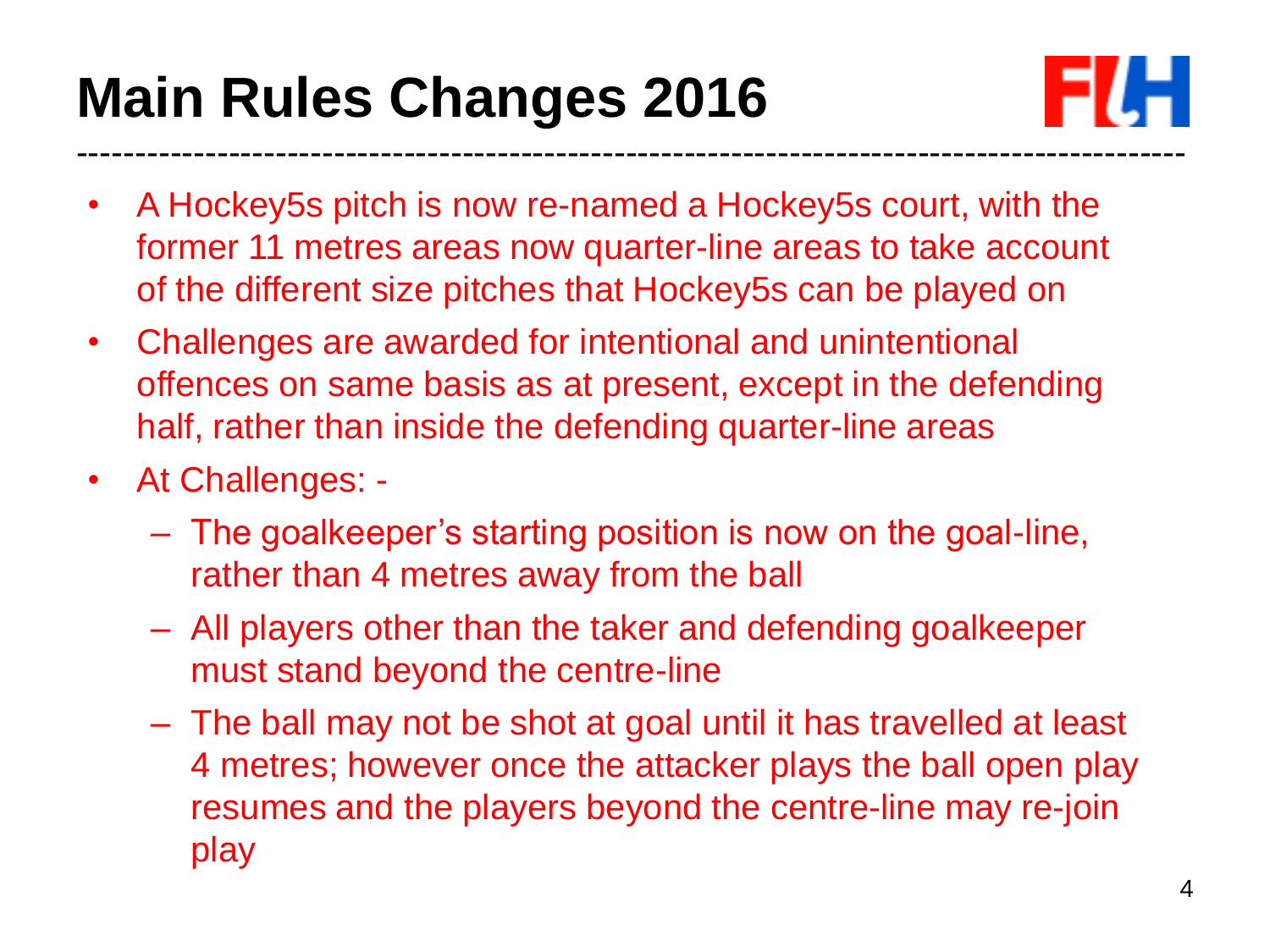

Guidance on completion of time at the end of a period or match: -

- A goal may be awarded provided the ball crossed the goal-line prior to the expiry of time
- Similarly Umpires may immediately review incidents which occur just before the expiry of time to take the necessary action, for instance to correct a wrong decision
- Time is not added at the end of a period or match for the completion of a Challenge awarded just before time is due to expire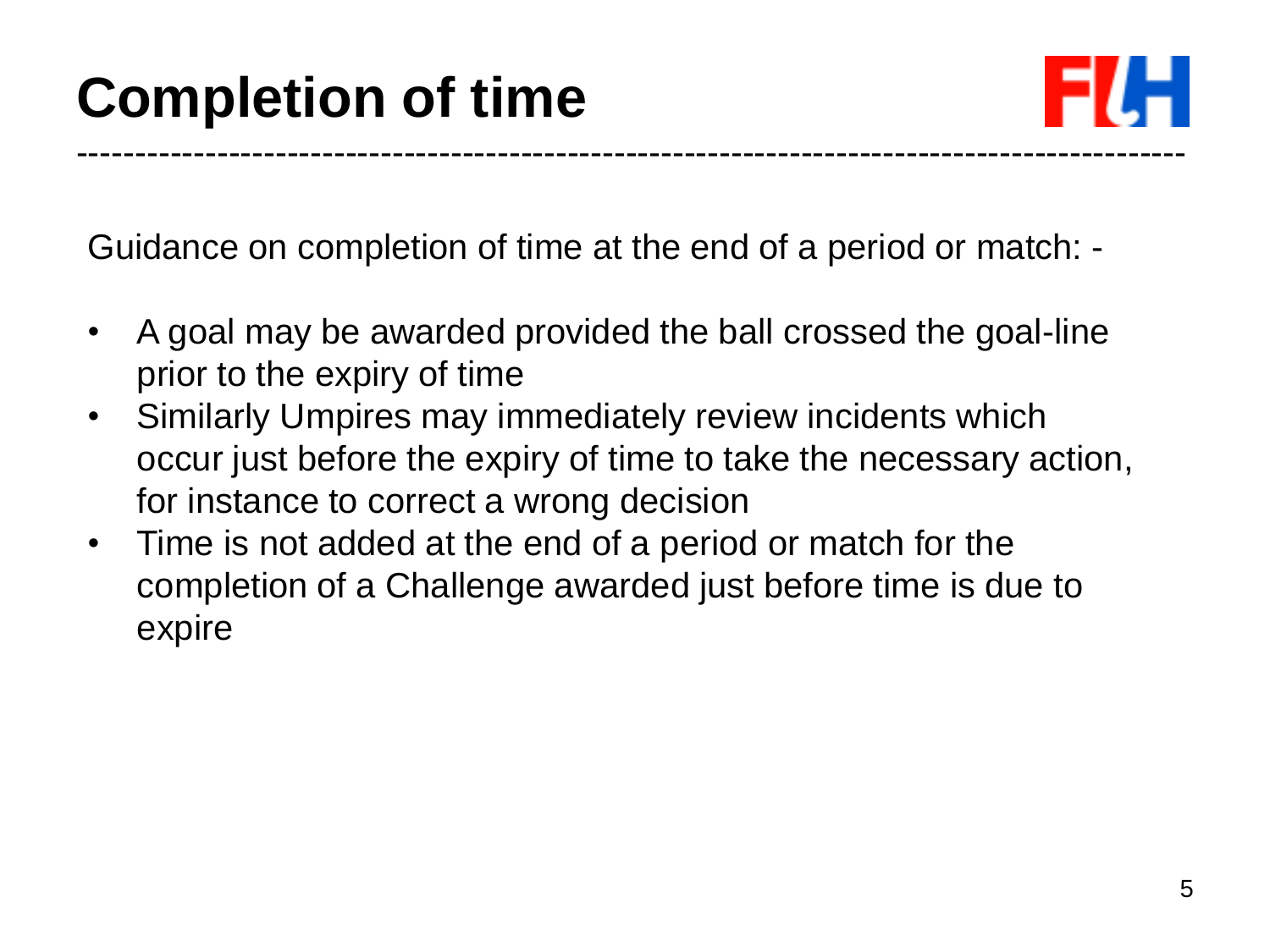## **The Match**



- Be yourself at all times
- Help the players the players need to understand what you want
- Teamwork and co-operation are critical let's help and support each other
- Be aware of the areas of the court where your colleague could need assistance
- If you have to, take time in making decisions
- Try to get the decisions correct and consistent between the two of you
- Use common sense understand the players' intentions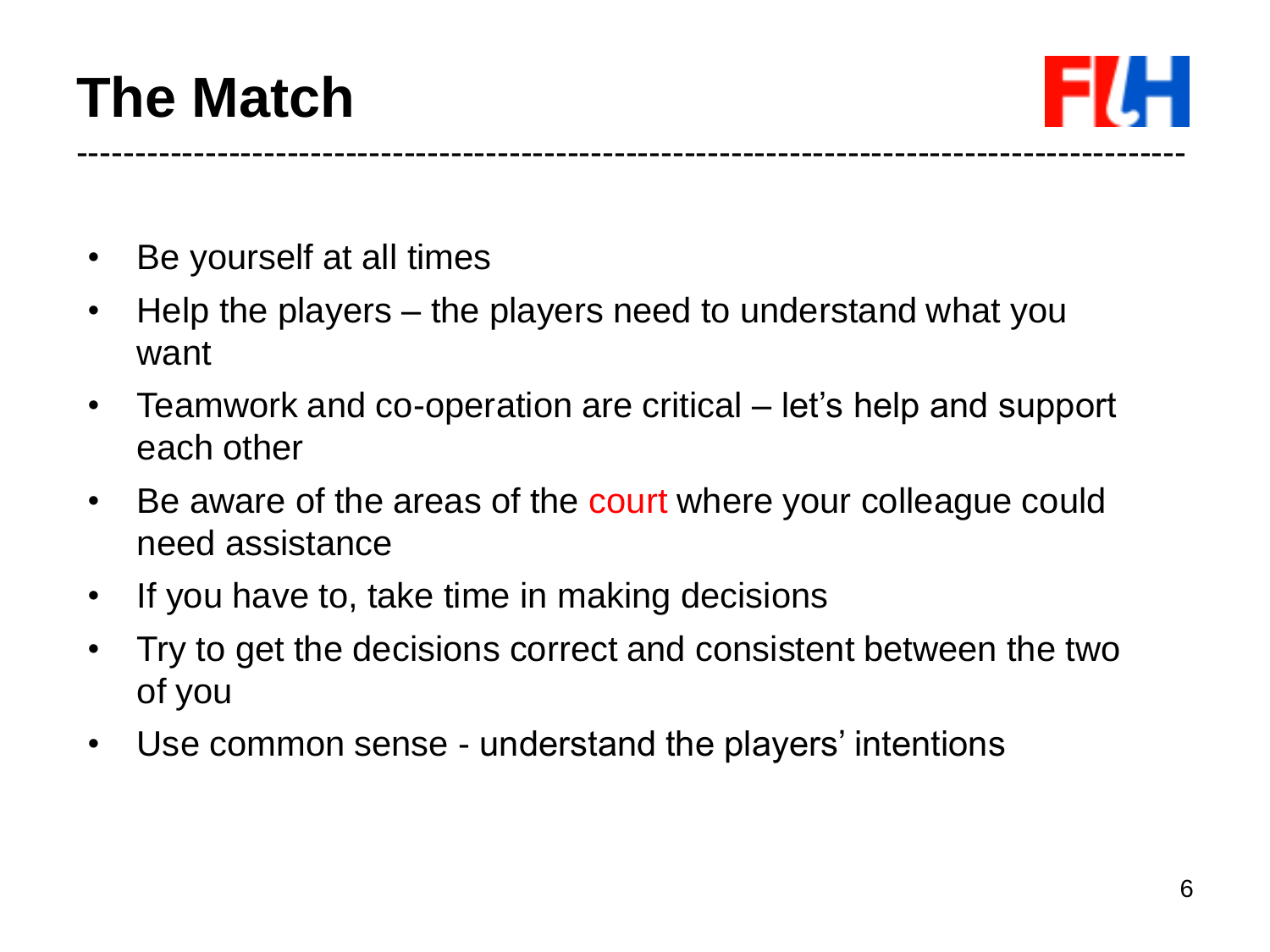### **Management**



- Our watchwords should be Awareness Recognition Action
- Be pro-active. Prevention is better than cure
- Set standards early TALK to the players
- Make it easy on yourself get them 4 metres at free hits from the beginning
- Recognise early when the ball is not in the right place for free hits – avoid replays
- Ensure free hits are taken correctly
- Change your game plan, and re-set standards, if you need to
- Communicate with your colleague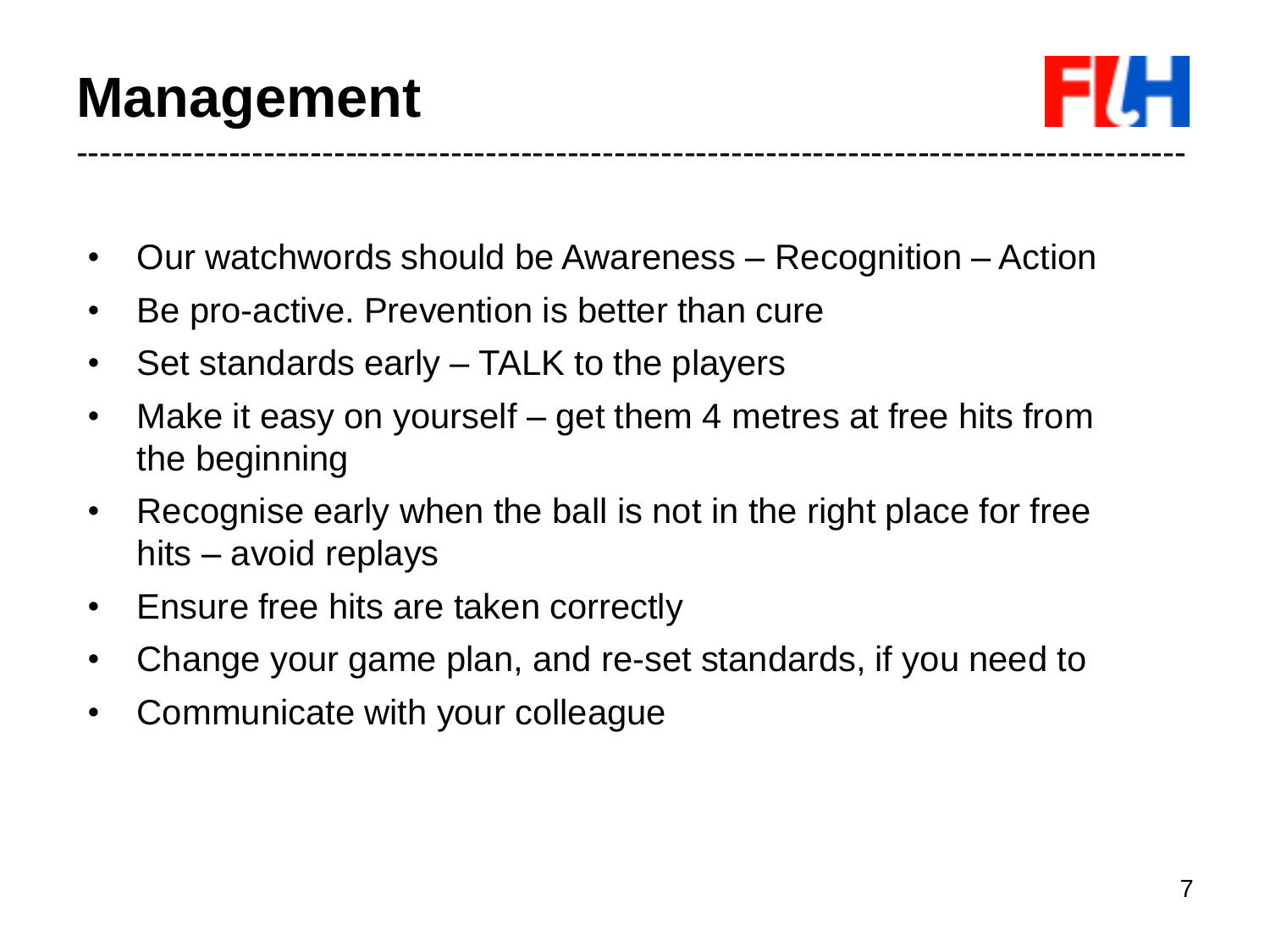

- Encourage the game to flow by only interfering when necessary
- However do not lose your grip on the match as a result of allowing too much flow!
- Allow the players to contest the ball
- Allow as much advantage as possible
- Read the game do not ball watch
- Sometimes a free hit is a better advantage and causes less frustration
- Whistle timing is critical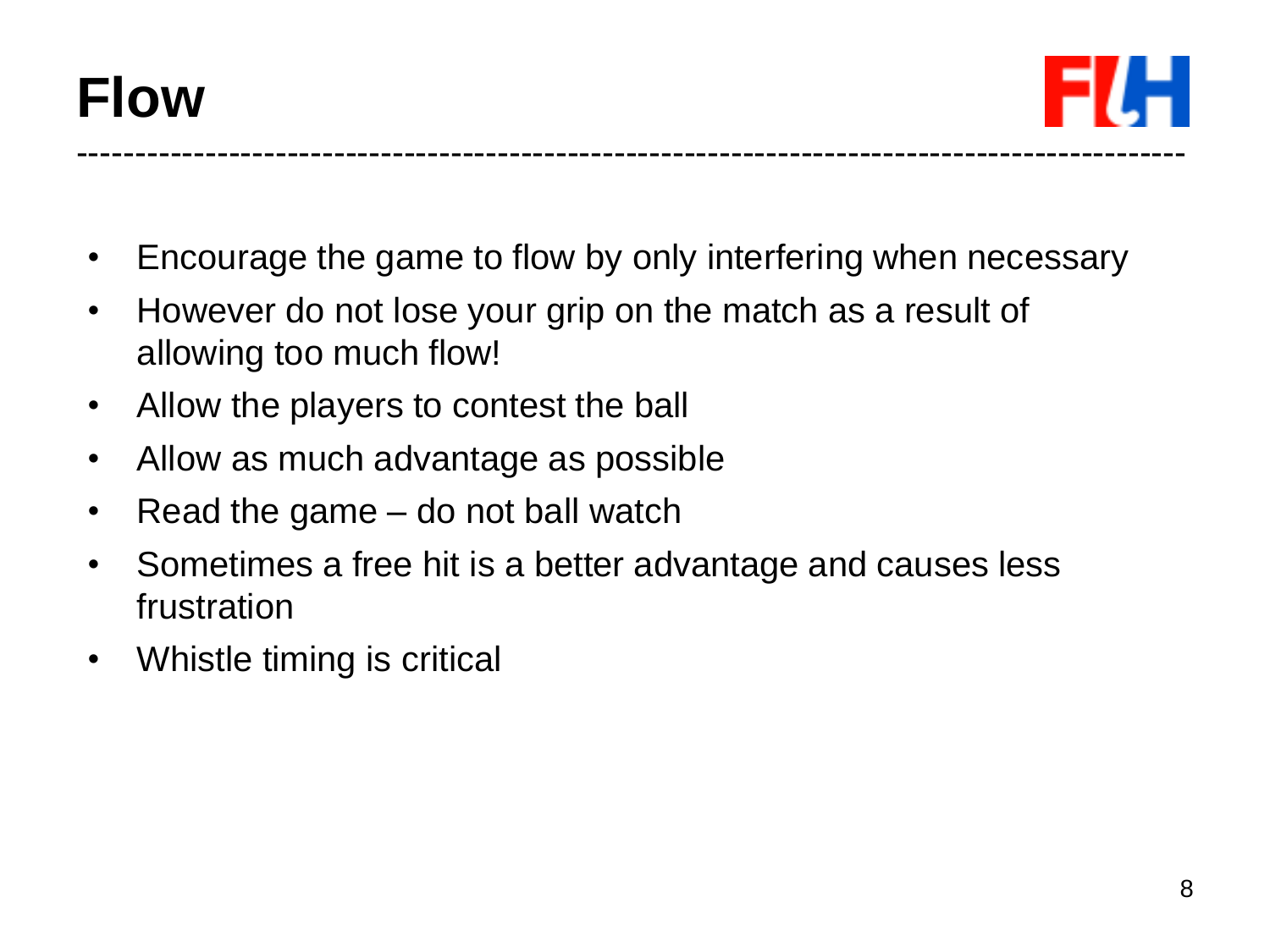



- Watch tackles carefully only penalise if you are sure there has been an offence
- Do not penalise just because there is a noise or it looks bad
- Do not penalise if the tackler initially appears to be in an impossible position from which to make a legal tackle
- Watch which direction the ball travels
- Be strict on the breaking down of play and intentional stopping tackles
- A sliding tackle which takes a player to ground is a high risk, high penalty action
- Be aware of intentional shielding and body blocking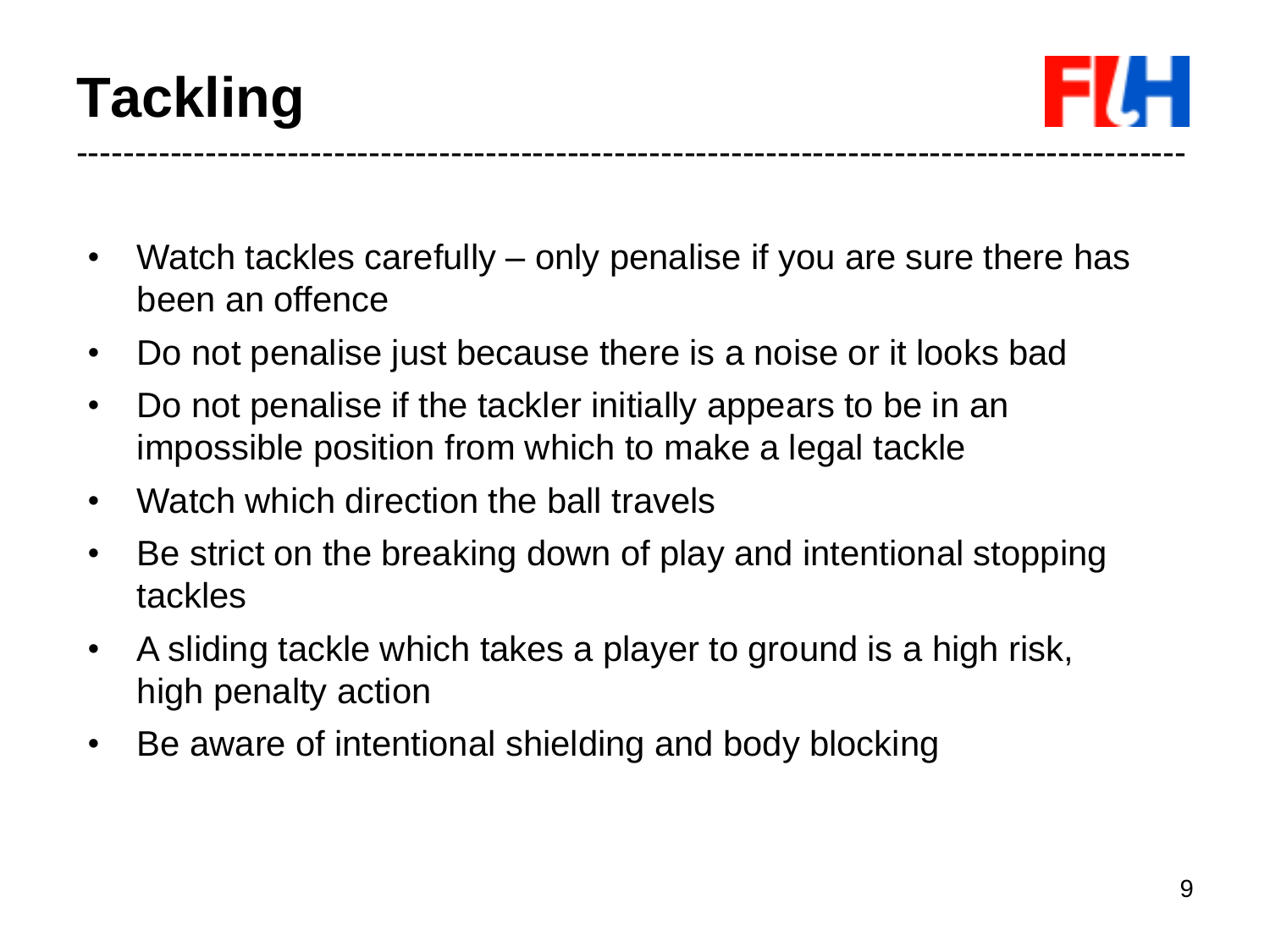

- Are the players trying to play the ball?
- Is there a possibility to play the ball?
- Is there active movement to prevent the playing of the ball?
- Be aware of professional use of the body to illegally block opponents from the ball
- Stick obstruction is a 'hot issue' for players. Judge it fairly and correctly and blow only if you are 100% sure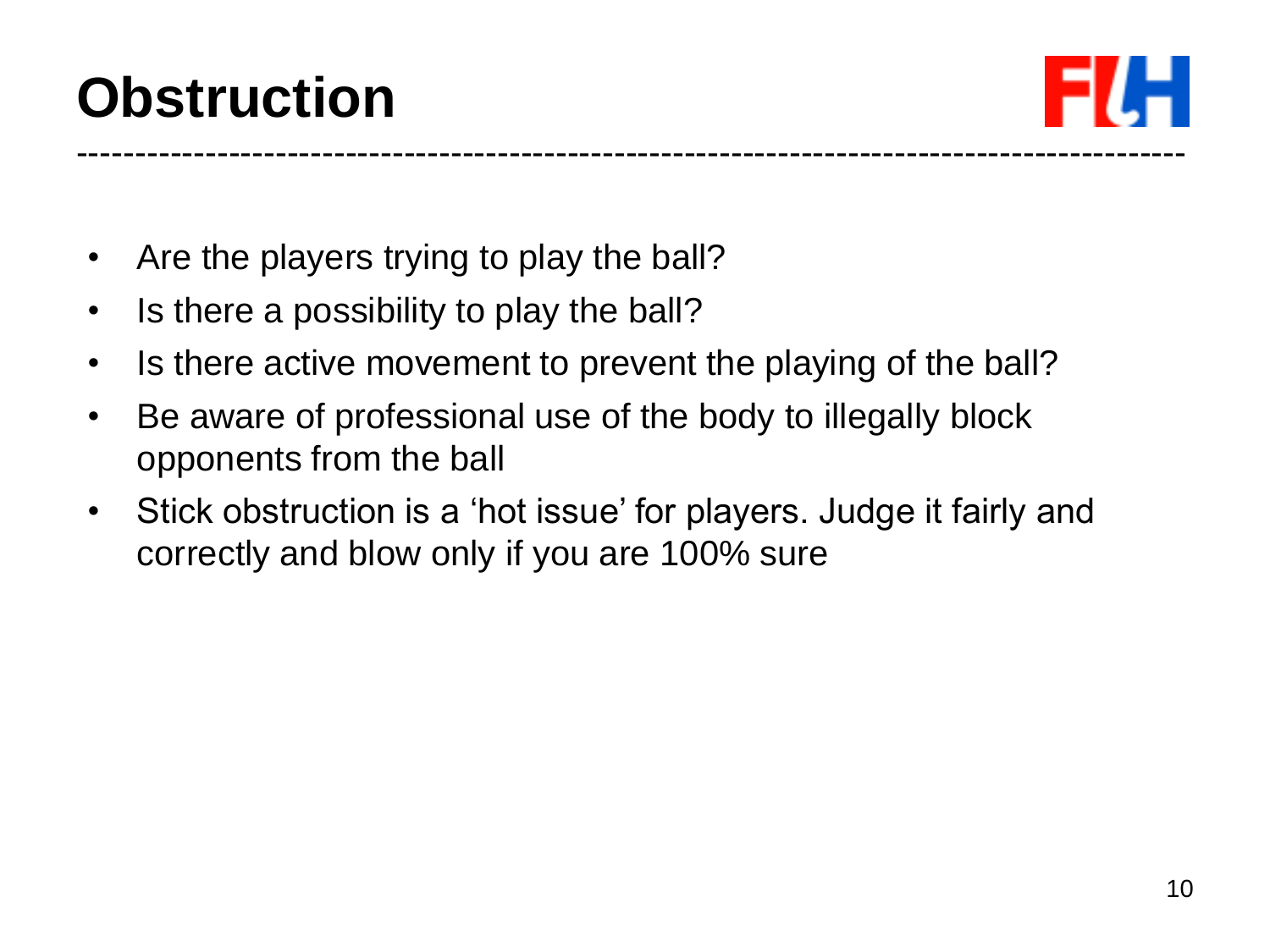## **Ball off the Ground**



- Blow only in dangerous situations everywhere on the pitch forget lifted, think danger
- Low balls over defenders sticks in a controlled manner that hit half shin pad are not dangerous
- Use common sense and show understanding of the play
- Be consistent as an individual and as a team
- Players may stop, receive or deflect the ball in a controlled manner when the ball is at any height including above the shoulder – be aware of the potential for danger, act promptly to prevent the ball being played dangerously or in a manner which is likely to lead to danger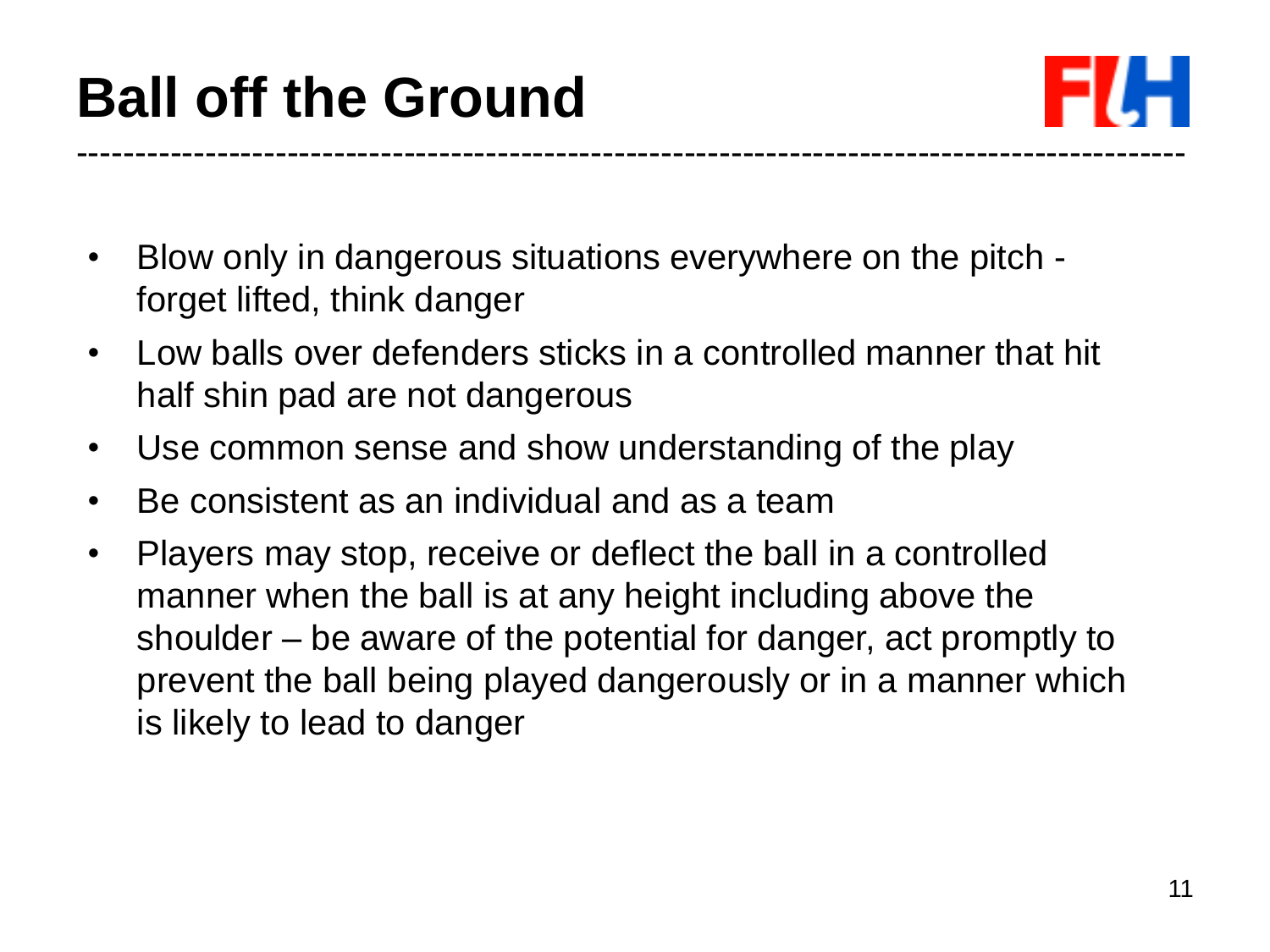



- Set up free hits correctly, make sure that the players are 4 metres from the ball
- Watch the ball on the way up the ball must not be flicked or scooped dangerously towards an opposing player
- The ball landing apart from the receiver, players must stay 4 metres away until the ball is safely on the ground
- Penalise poor skill when the receiver makes the ball dangerous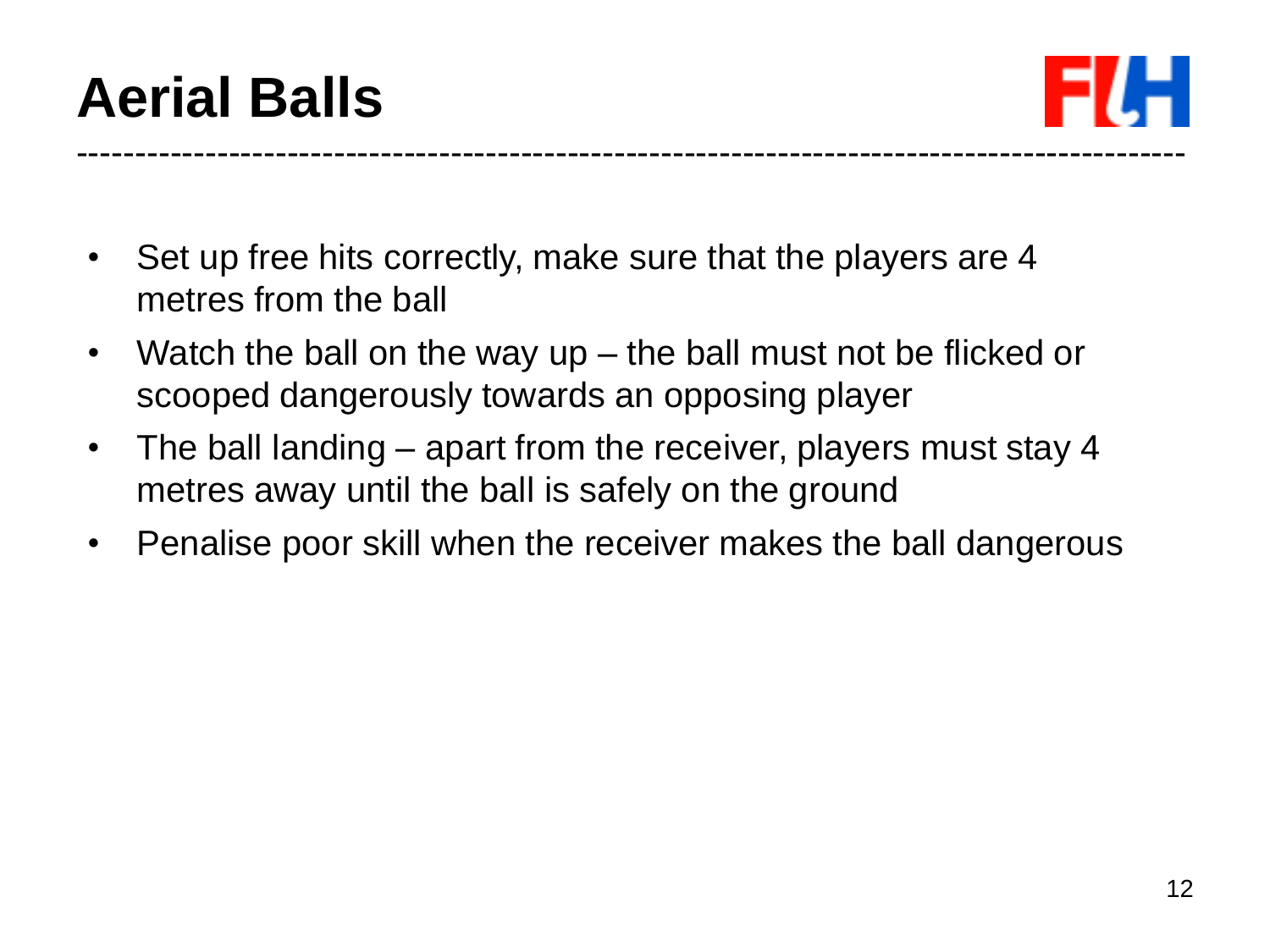#### **Free Hits**



For free hits (including centre passes and all restarts after the ball has been outside the field of play): -

• For free hits - all players must be at least 4 metres from the ball

*In all situations - if taken quickly and a player is within 4 metres of the ball but is not playing, attempting to play the ball or influencing play, the taking of the free hit does not need to be delayed; this same player can play, attempt to play the ball or try to influence play, once the ball has travelled 4 metres – be consistent in your judgment of this.* 

- Attacking free hits awarded within the attacking quarter-line area are taken outside the quarter-line area at the nearest point to the offence
- Defensive free hits awarded within the defending quarter-line area can be taken from anywhere inside the quarter-line area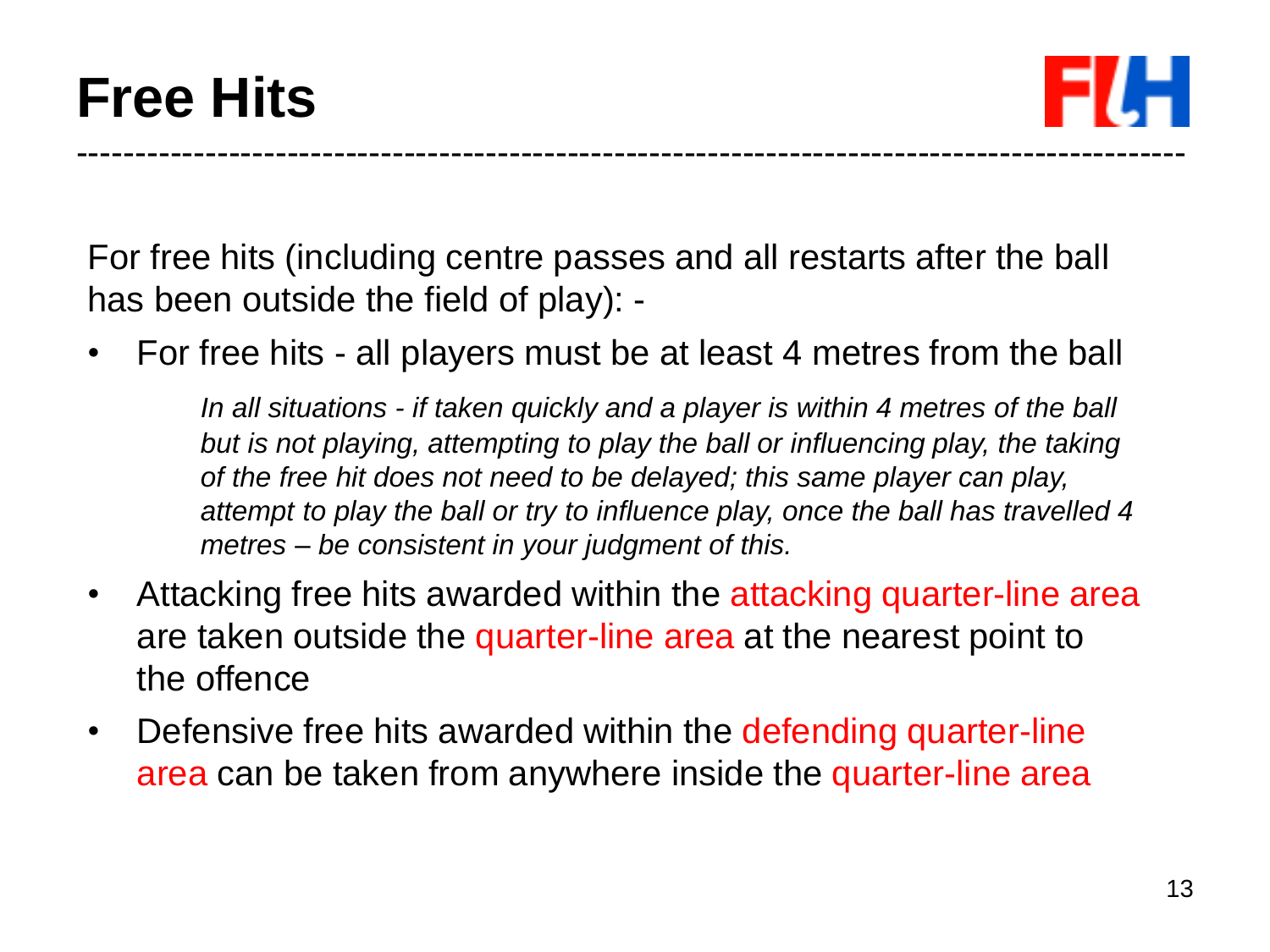#### **Free Hits**



A player taking a free hit, centre pass, or restart after the ball has been outside the court can be the next player to play the ball – a 'self-pass'

As a result of the new free hit procedures and being able to raise the ball directly from a free hit, using a push, flick or scoop: -

- Taking the free hit and the next playing of the ball is no longer required to be two distinct and separate actions
- At a free hit, which is not a 'self-pass', the ball is no longer required to move at least 1 metre before it can be played by a teammate of the player taking the free hit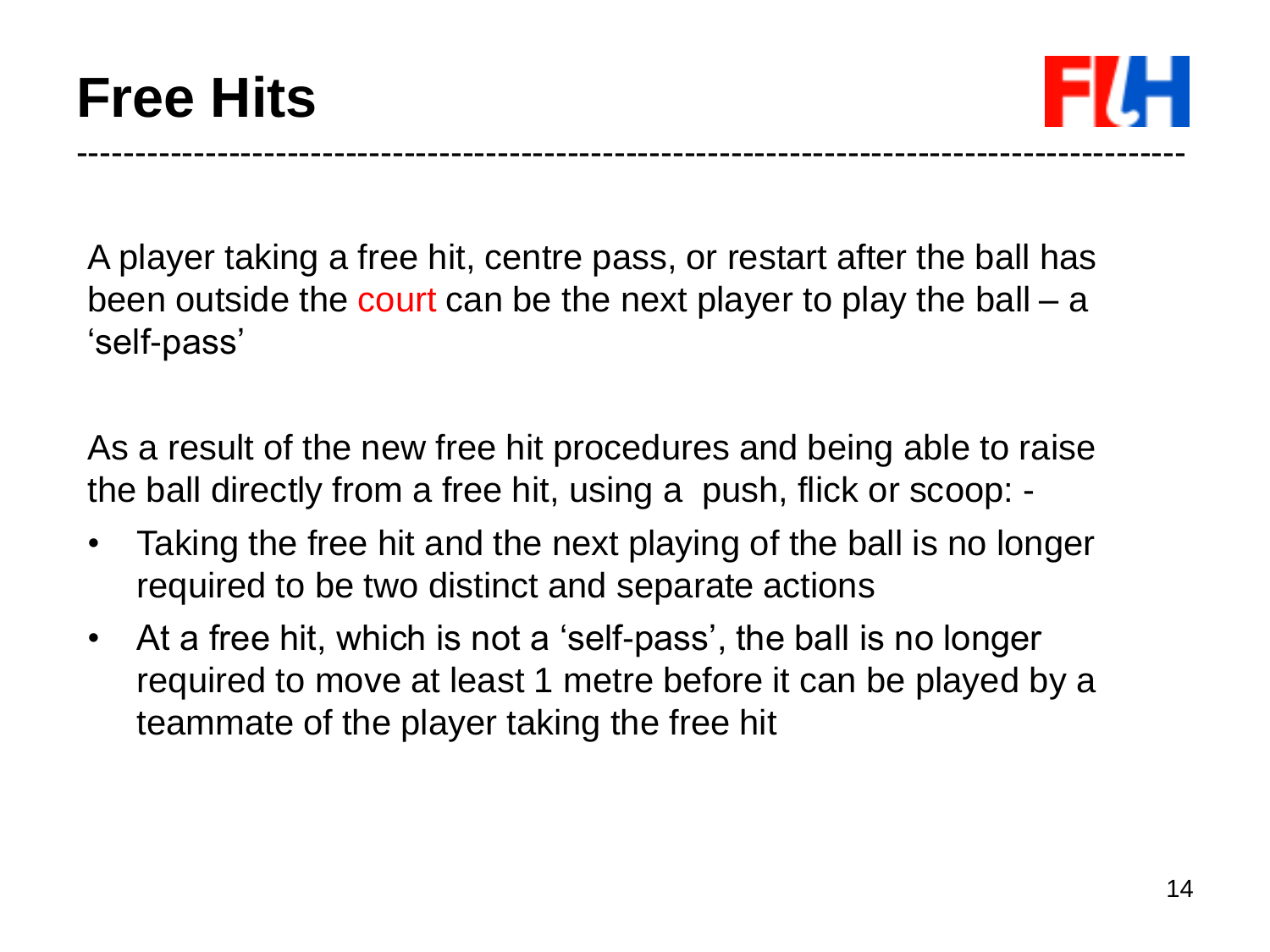#### **Free Hits**



For free hits (including centre passes, when the ball has been played over the back-line and all side-line restarts) the ball cannot be shot at or played directly at goal : -

- At a 'self-pass' the ball must travel at least 4 metres from the point of the free hit (not necessarily in a single direction) before the taker himself can shoot at goal
- Alternatively the ball must be touched, deflected, hit or pushed by any other player before a shot at goal can be taken
- A free hit is awarded to the opposing team from the spot where the shot at goal was taken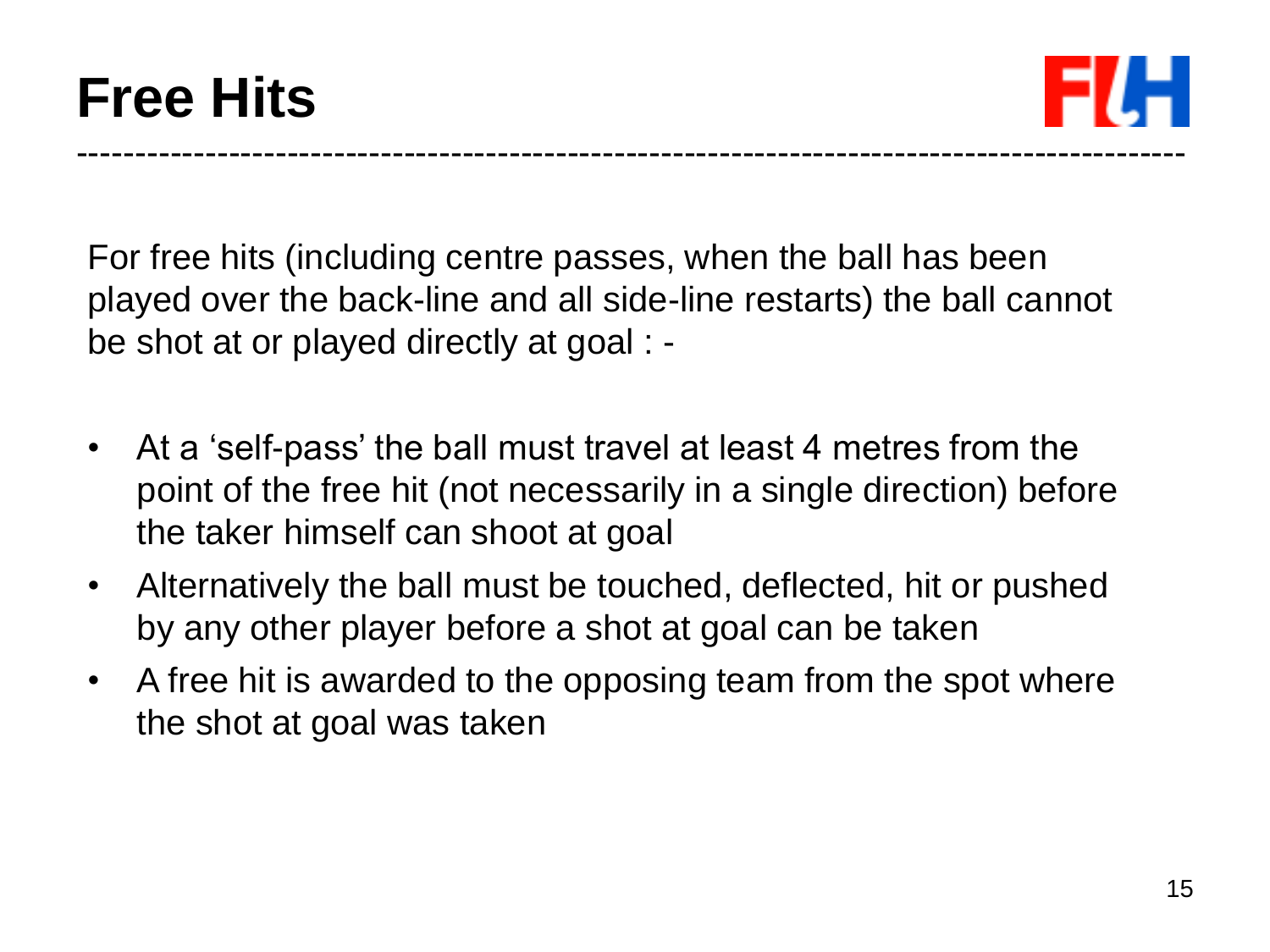

For free hits (including re-starts after the ball has been outside the court): -

- Be pro-active and use your common sense regarding the placement of free hits close to the quarter-line area
- Be flexible, only penalise if the 'wrong spot' for a free hit is chosen in order to either gain an unfair advantage or for reasons which are against the spirit and aim of the Rules
- Intentionally moving the location of an attacking free hit outside the quarter-line area to create a more advantageous position should be seen as unfair and penalised accordingly
- Award the appropriate penalty for infringements and be aware of break down play situations, intentional interference with free hits etc. Use technical and personal penalties as required or appropriate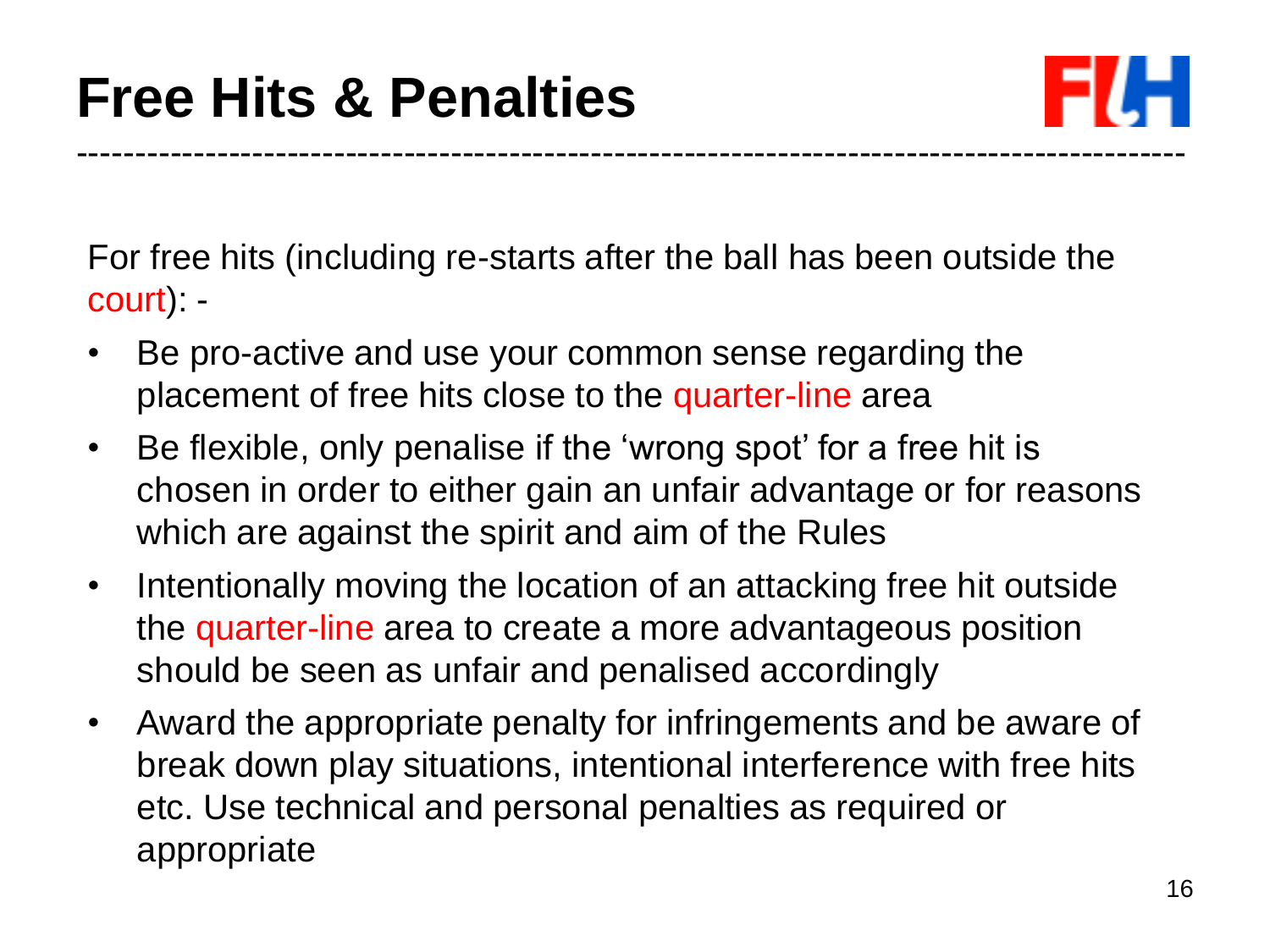## **Passivity Rule**



Passivity is defined as either: -

- Keeping the ball in a team's possession without making any recognisable attempt to attack or to shoot at goal
- Time-wasting at re-starts

Be clear in your warnings to teams who you consider are showing a tendency towards passive play – communicate using the prior warning signal and your voice

Use your common sense – if there really is no attempt to attack or score a goal, award the appropriate penalty against the team in possession of the ball

The Passivity Rule is aimed at protecting the PR of our game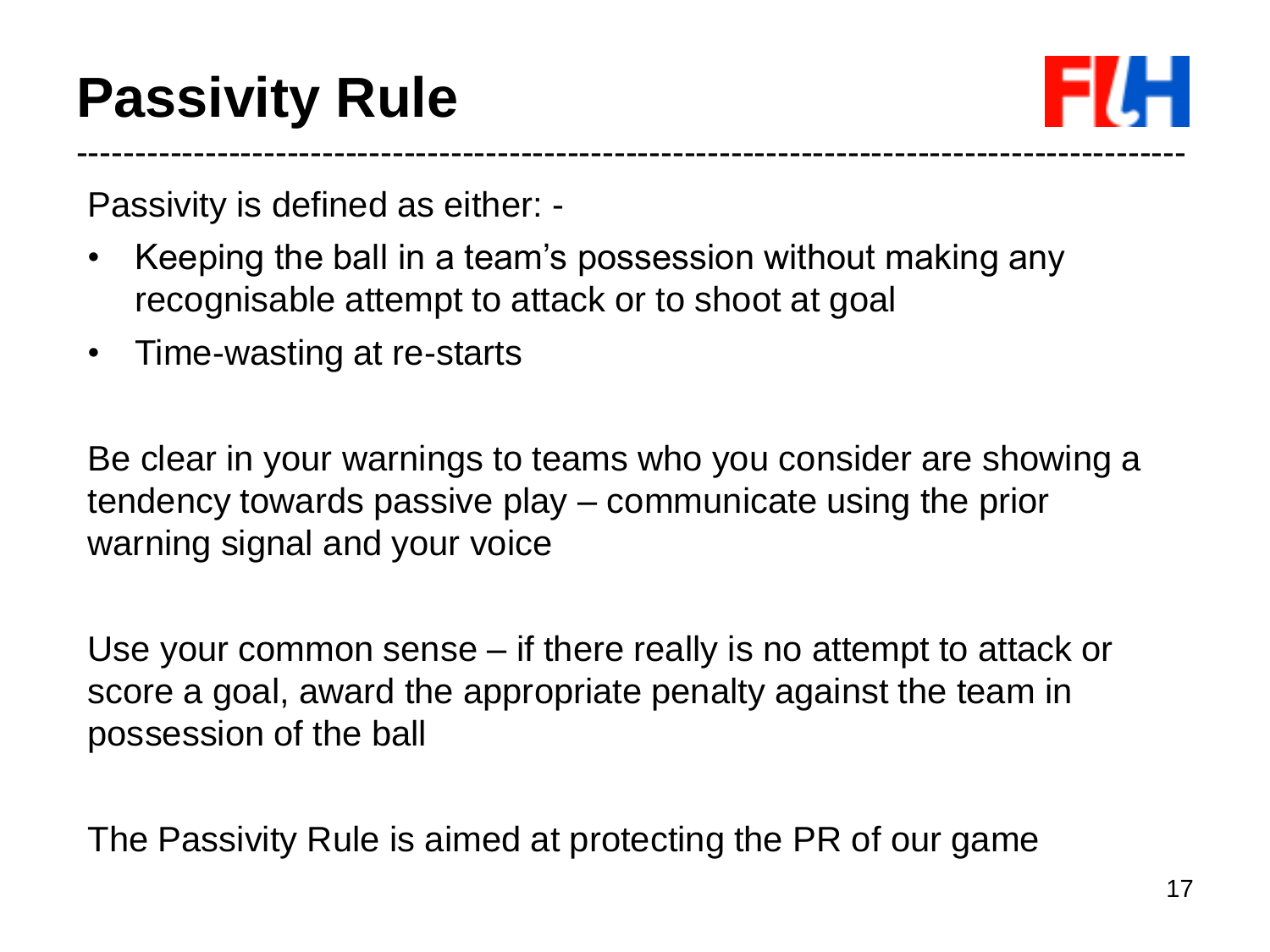

- Yellow card remains as a temporary suspension for a minimum of two minutes of playing time; the player must serve the full suspension time
- Green card introduced as a temporary suspension for one minute of playing time; the suspended player may return to the court immediately the opposing team scores a goal; for a green card awarded to a goalkeeper, the offending team may nominate a player to serve the suspension on the goalkeeper's behalf (with the offending team playing with one fewer player on the court)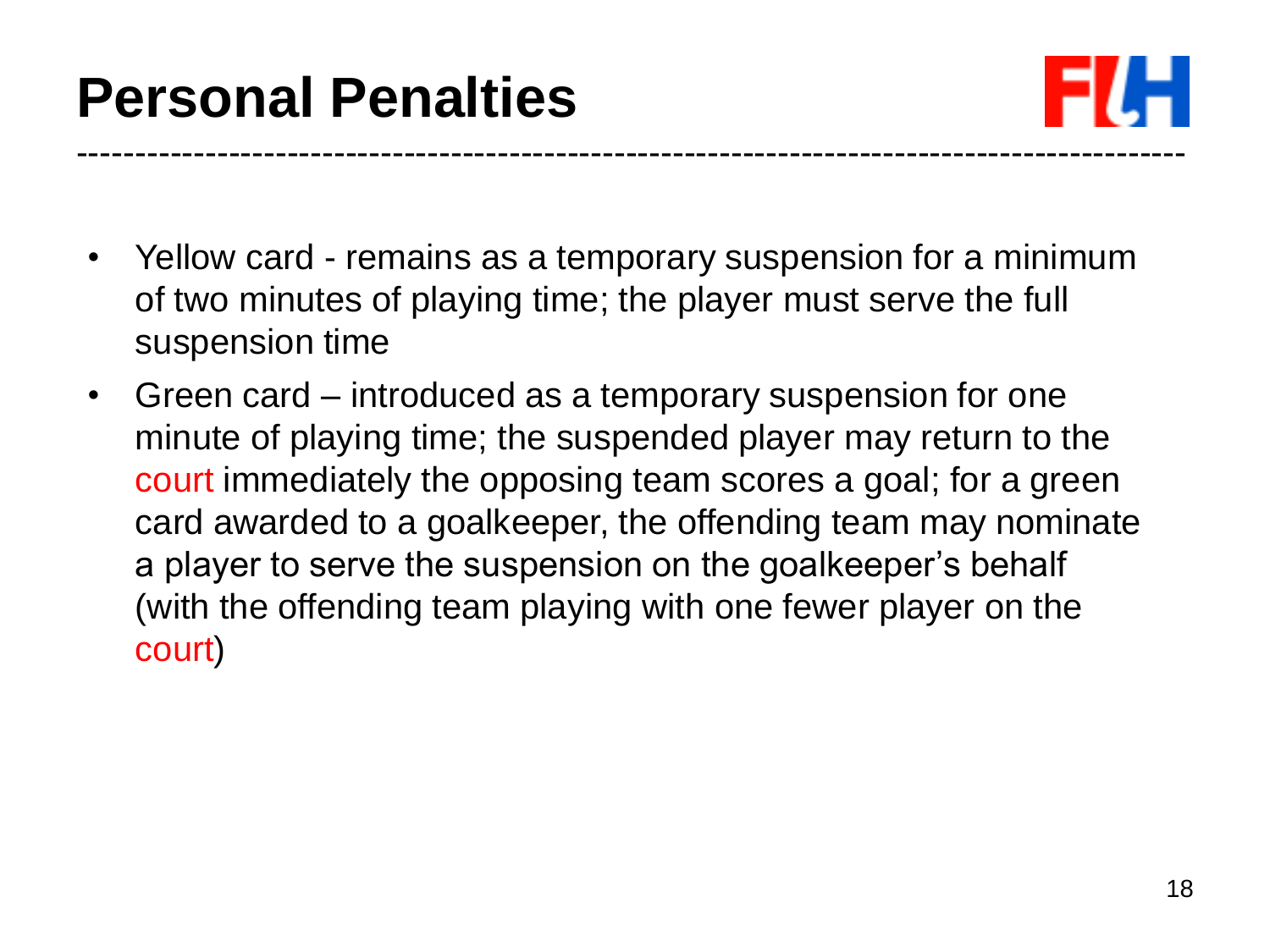## **Goalkeepers**

-----------------------------------------------------------------------------------------------

- Teams must play with a goalkeeper at all times, who must wear a single coloured shirt or garment of a different colour to both teams
- Goalkeepers may only take part in the game inside the half of the court they are defending
- An injured goalkeeper must be replaced by a similarly attired goalkeeper or, if one is not available, a field player should be allowed reasonable time to put on protective equipment
- A temporarily suspended goalkeeper with a green or yellow card means that a team plays with one less field player for the period of the suspension
- A permanently suspended goalkeeper means that the team plays with one less field player for the remainder of the match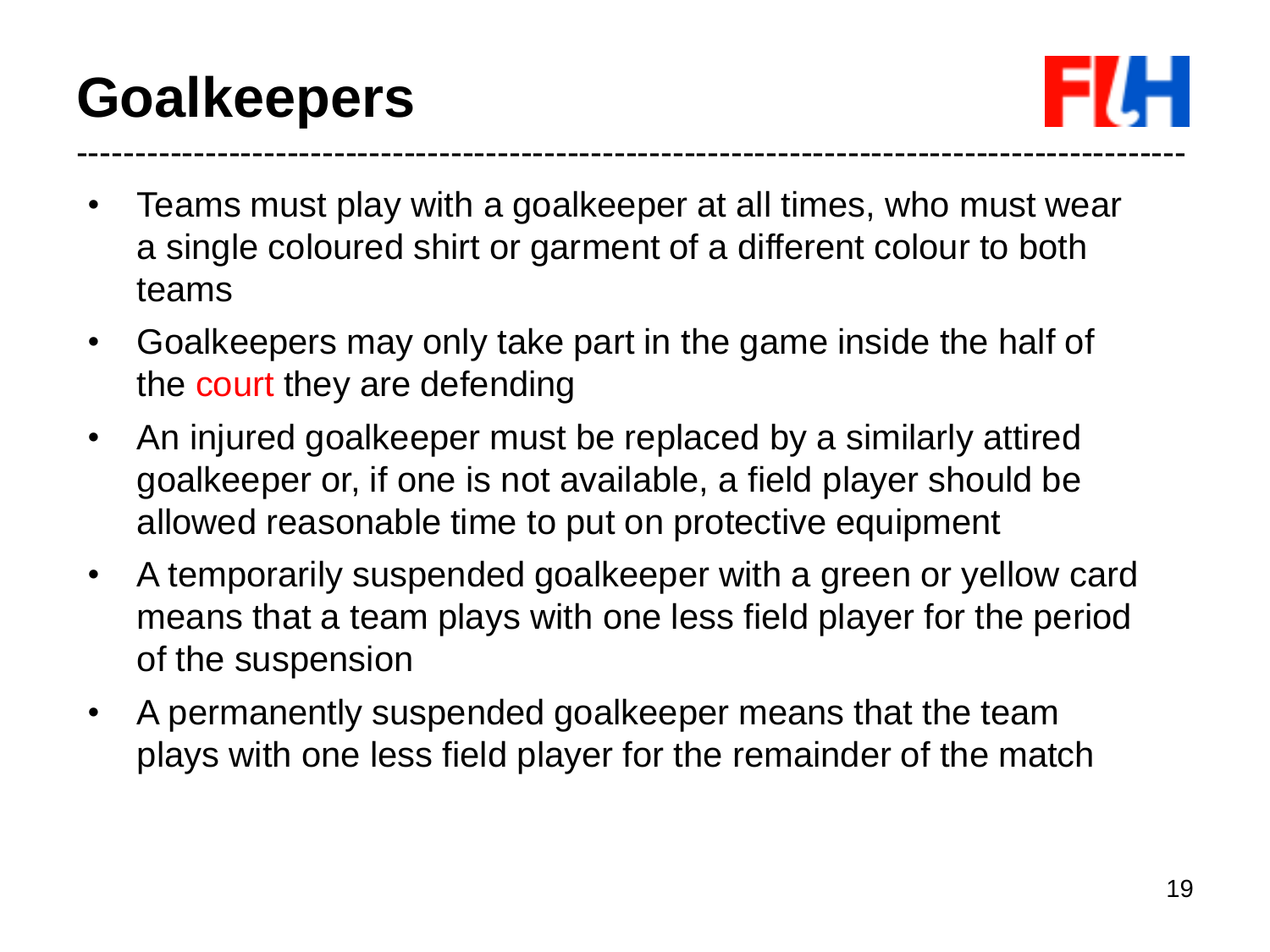### **Goalkeepers**



- Allow goalkeepers to move the ball away with their hand / hand protector / arm / body, as part of a goal saving action. Permit this action in situations where attackers have an opportunity to score or attempt to score a goal, so it can also be used to deny attackers the possibility of possession of the ball or another shot at goal. If they intentionally propel the ball over long distances with their hand / hand protector they should be penalised with a **Challenge**
- At Challenges, a defending injured or permanently suspended goalkeeper must be replaced by a similarly attired goalkeeper or, if one is not available, a field player should be allowed reasonable time to put on protective equipment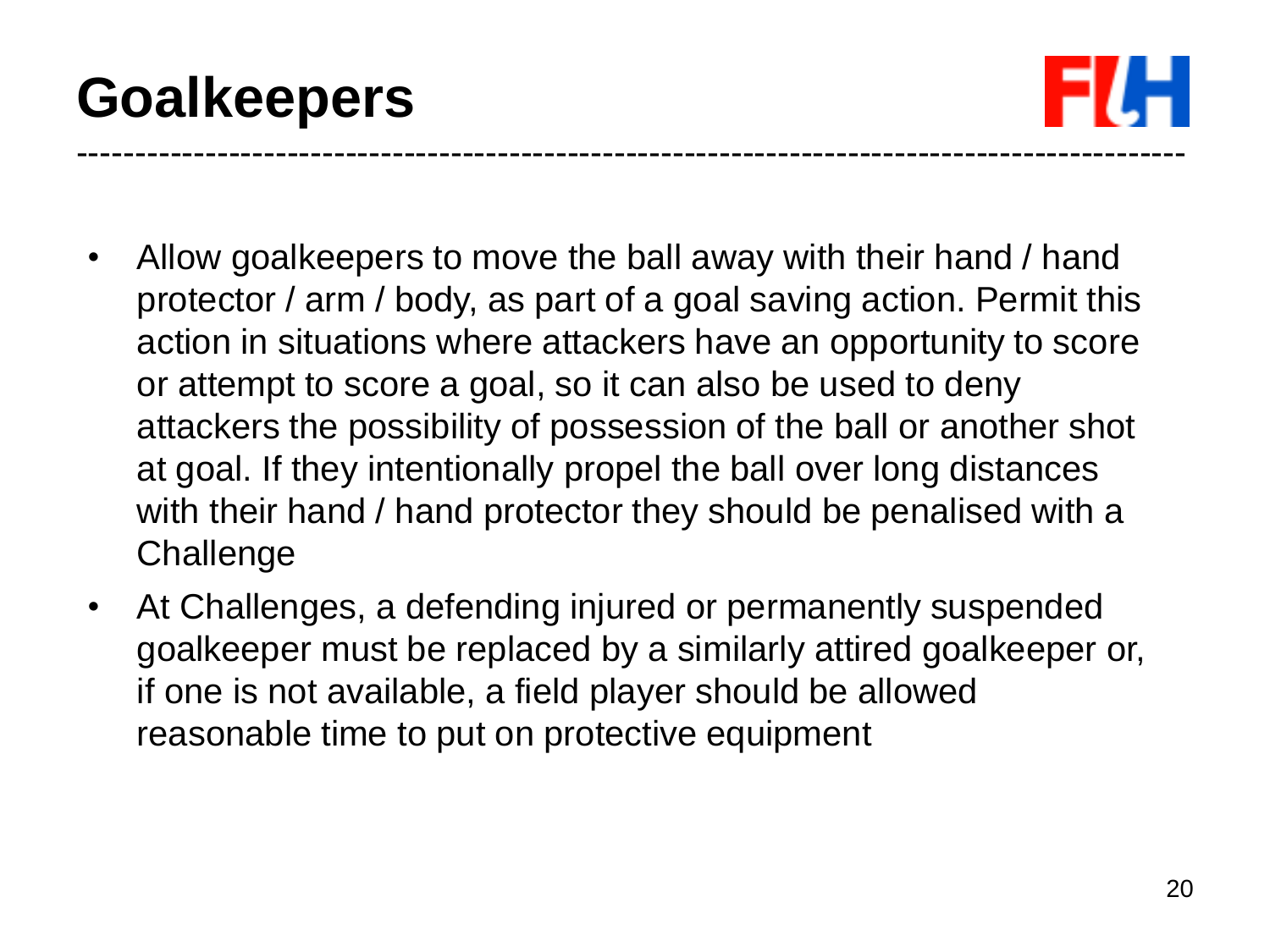# **Manufactured Offences Rule Deleted**



• The Rule which used to say that 'players must not force an opponent into offending unintentionally' was deleted in the Rules of Hockey 2011 - any action of this sort can be dealt with under other Rules

-----------------------------------------------------------------------------------------------

- Be aware of attempts to gain free hits by the ball carrier, for example, by: -
	- Deliberately running into opponents
	- Playing the ball dangerously into a defender's body
	- Trying to demonstrate an obstruction by lifting their stick dangerously over an opponent's head
- These are offences in their own right and upset opponents; think through where the ball carrier is likely to do this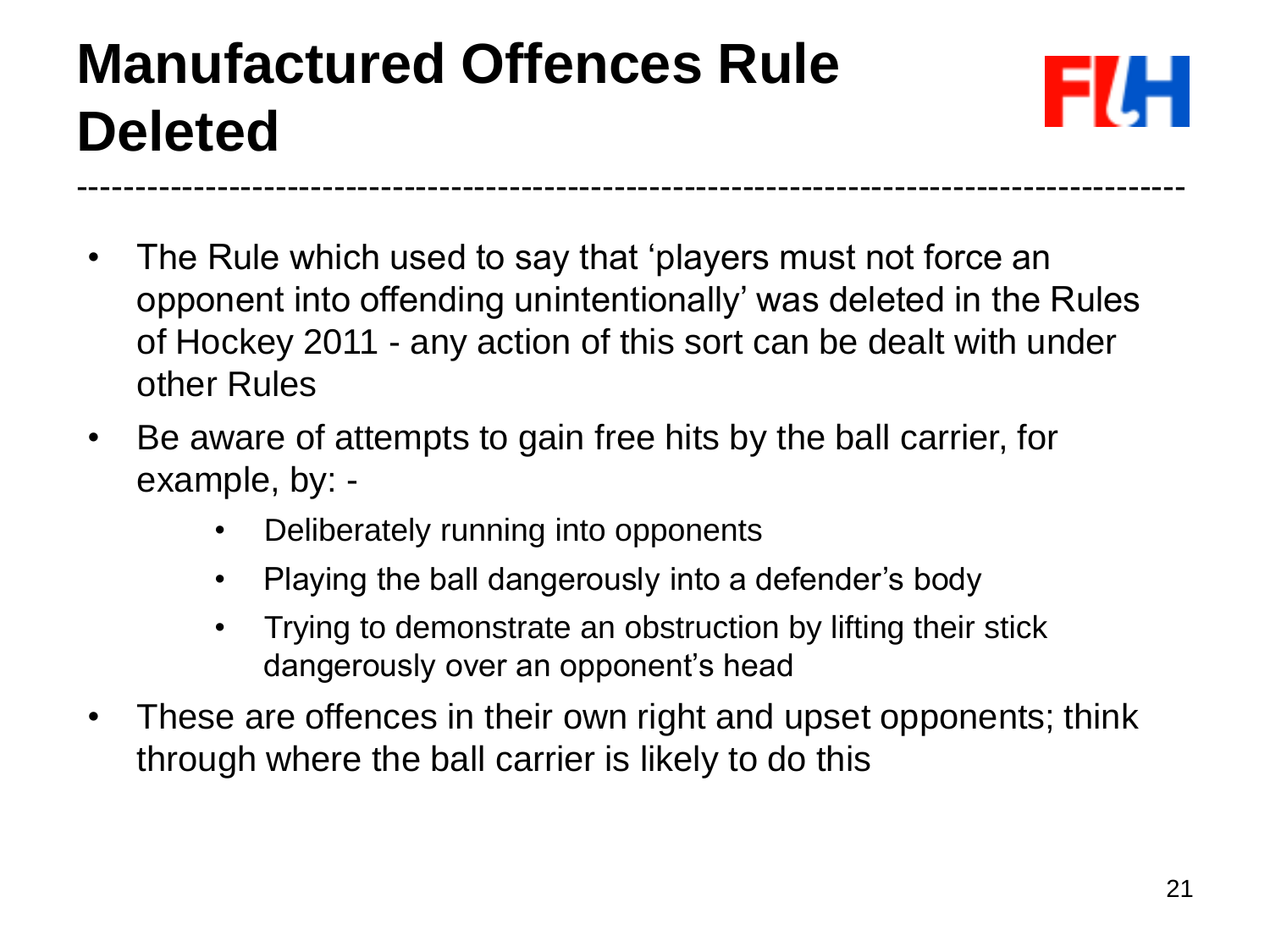## **Challenges**



- A Challenge is the equivalent of a Penalty Stroke in 11-a-side hockey – it is a major decision for a major foul
- No personal interpretations, stick to the Rules and guidance
- Positioning is critical sell decisions
- Manage the set up ensure that goalkeeper and taker are in position and prepared, ensure that all other players not involved in the Challenge are in the correct position
- Use pro-active and preventative reminders to prevent the Challenge being taken before the whistle is blown and any other offences
- Position of disengaged umpire should allow support of colleague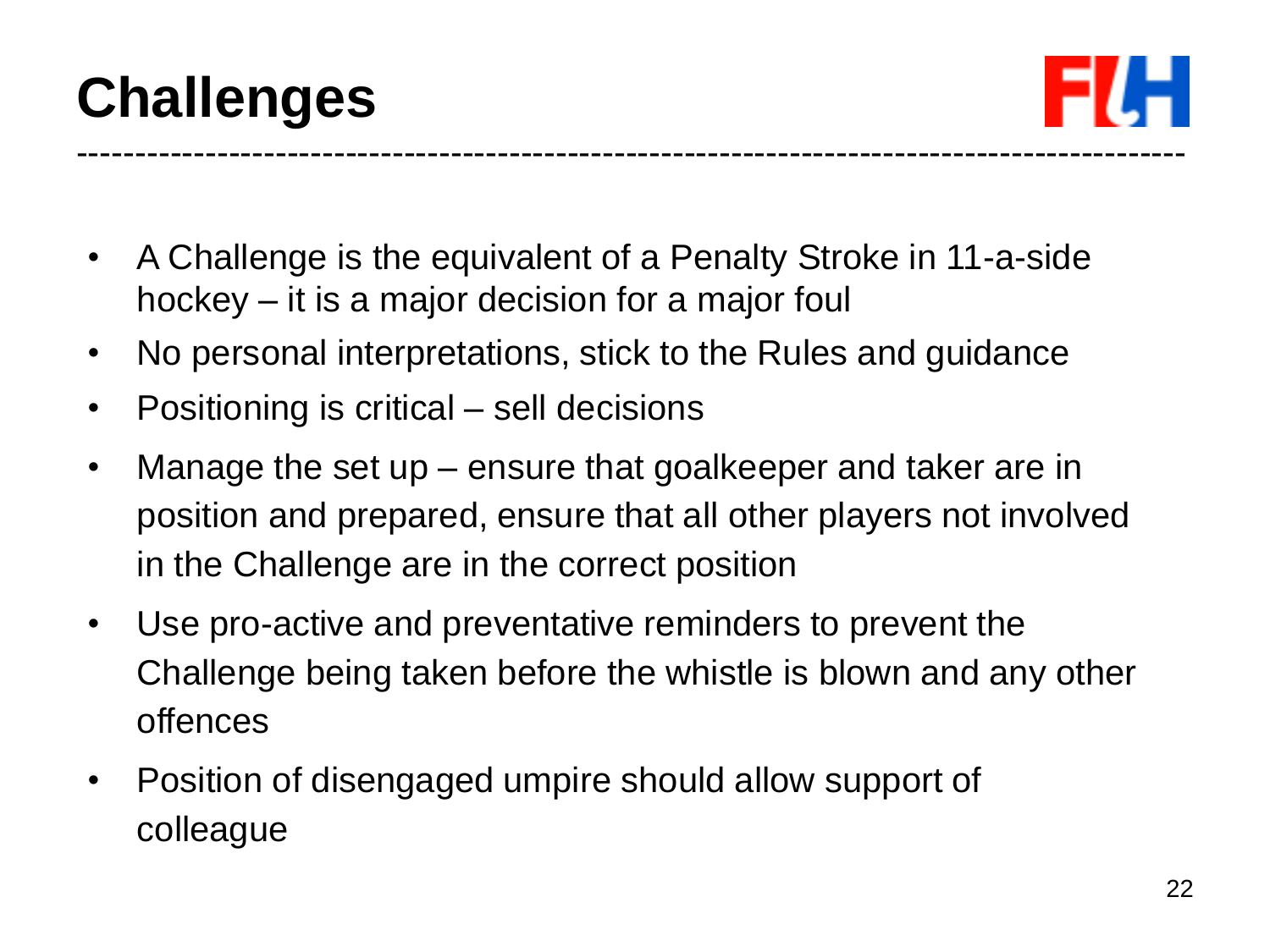#### **Offences during the taking of Challenges** -----------------------------------------------------------------------------------------------



- If the Challenge is taken before the whistle is blown, the Challenge is taken again
- A free hit is awarded to the defence for all other offences by the attacker
- For any unintentional offence by the defending goalkeeper, against the player taking the Challenge, the Challenge is taken again
- For any intentional offence by the defending goalkeeper, against the player taking the Challenge, a Penalty Stroke is awarded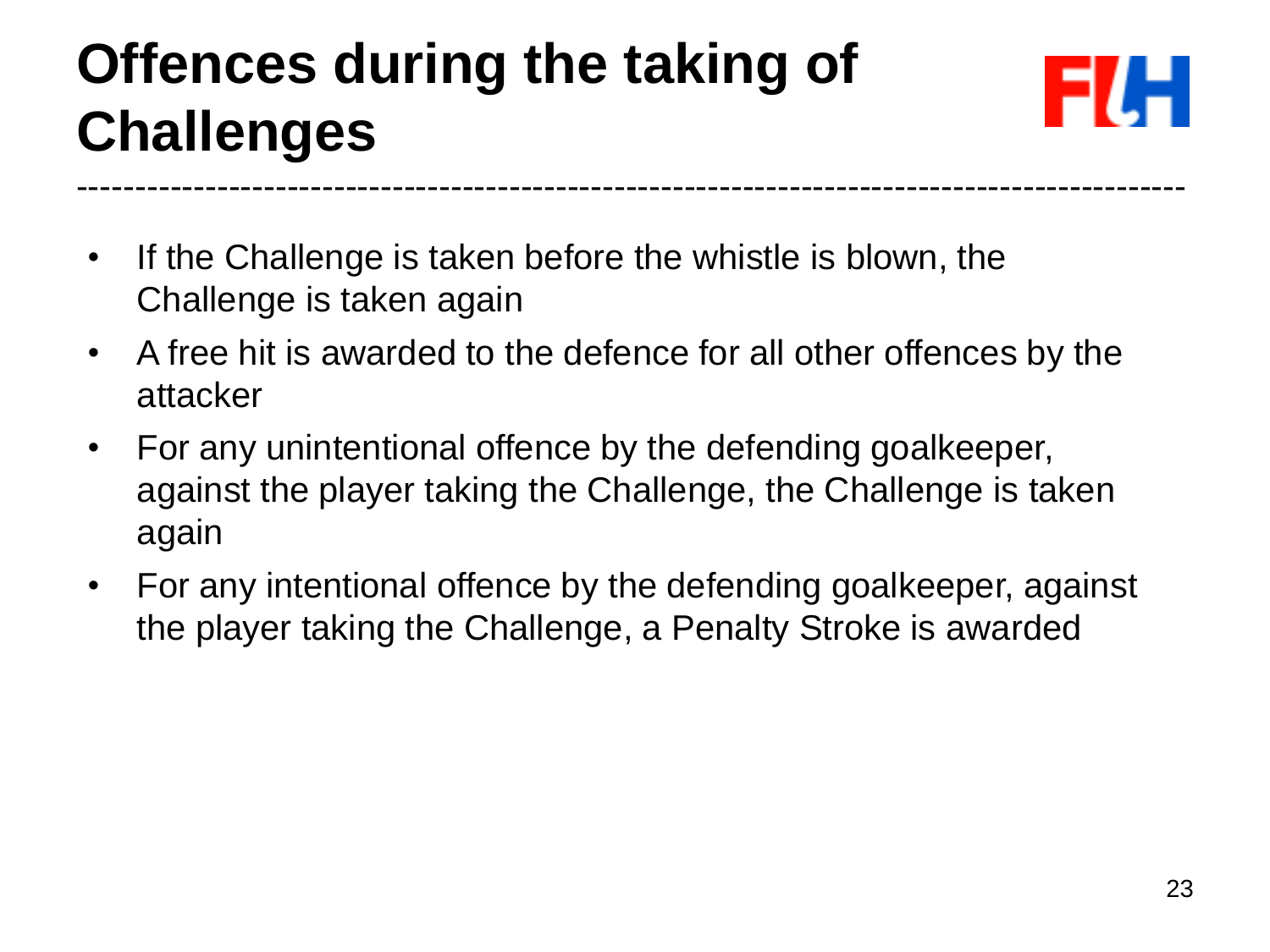

The following Rules are sometimes inconsistently applied – remember that: -

- If it is clear that a player is shielding the ball with their stick they should be penalised. Watch also for tackling players who by pushing or leaning on an opponent cause them to lose possession of the ball
- The requirement for the ball to be stationary, albeit very briefly, at free hits, especially if it is taken using a 'self-pass', should be more strictly (but sensibly) applied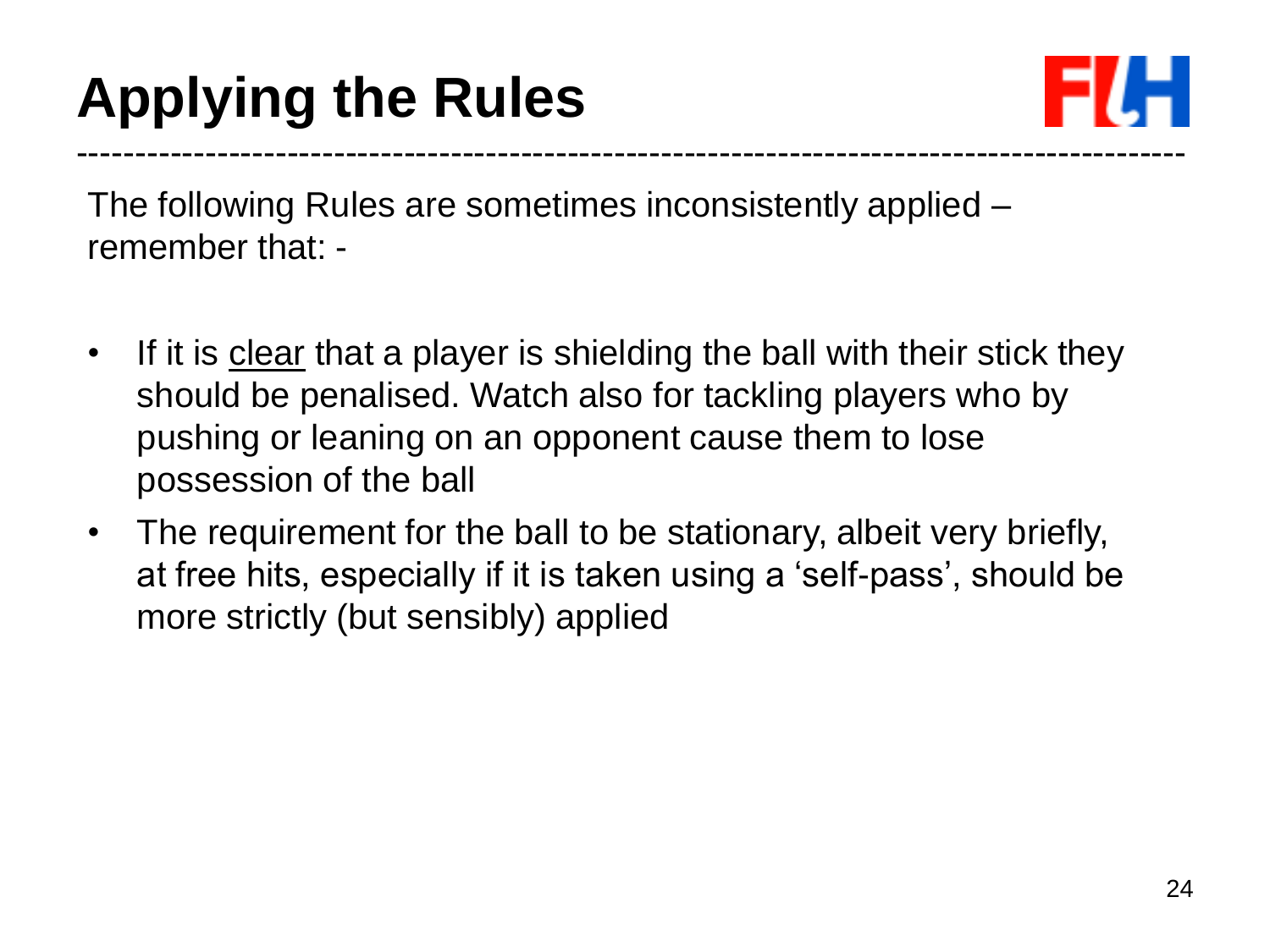

- Appealing for free hits abuse or shouting spoils the game
- Do not allow comments at every Challenge you award
- Harassment, intimidation and surrounding of umpires after decisions should not be tolerated
- Make it easy on yourself use your skills and the tools at your disposal to stamp these problems out early in the game
- Make use of the captains, who are responsible for the behaviour of their team

We all need to do this every match!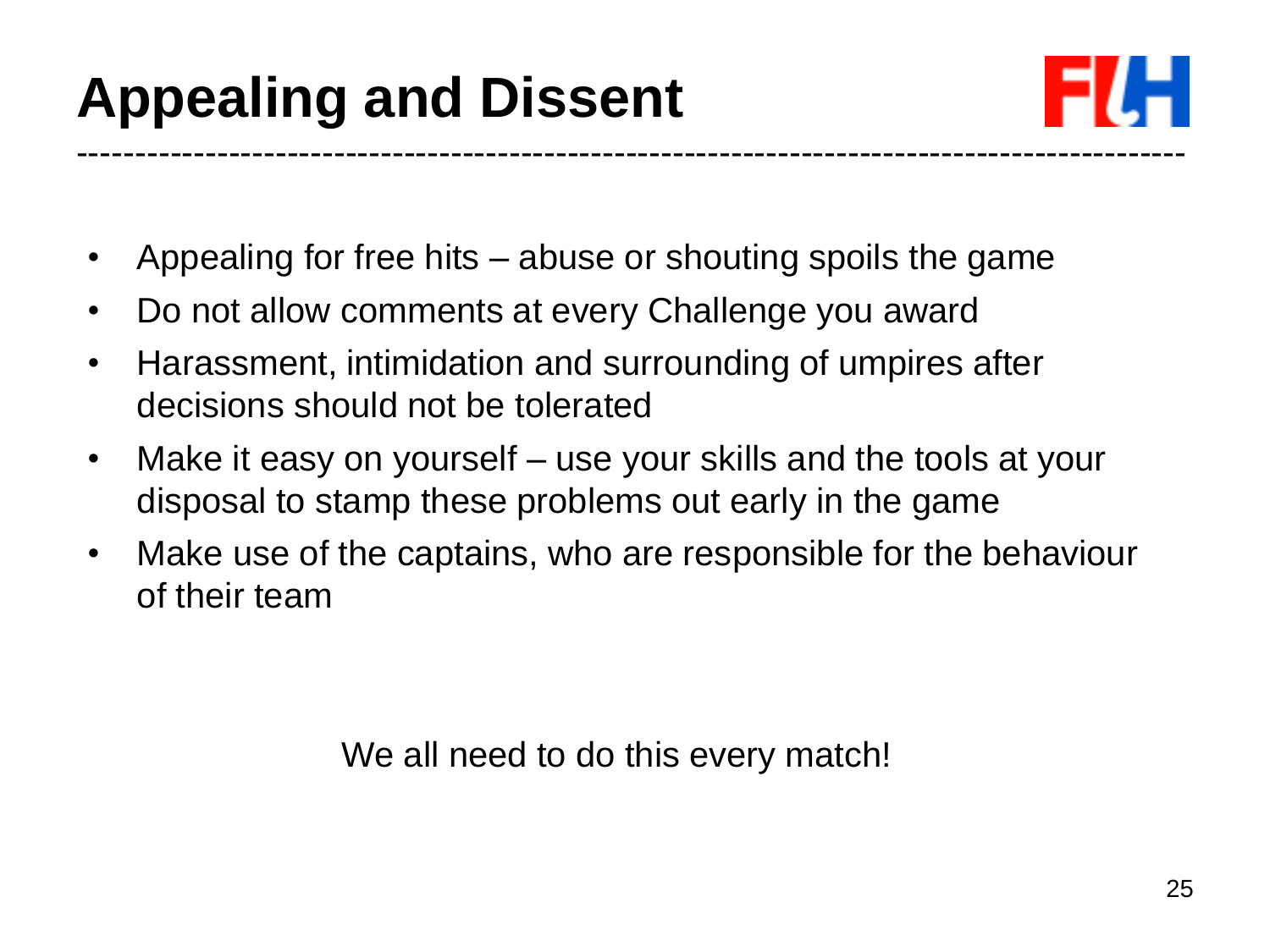

For FIH Tournaments and, depending upon their Regulations, other Competitions: -

- Go quickly to the player and ask them if they need attention
- If no response ask Captain if the Doctor/Physio is required
- If bleeding is obvious or serious call Doctor/Physio immediately
- If Doctor/Physio enters the court the player must leave the court for two minutes
- Be aware of players who are feigning injury and delaying the game – if this is the case, call Doctor/Physio immediately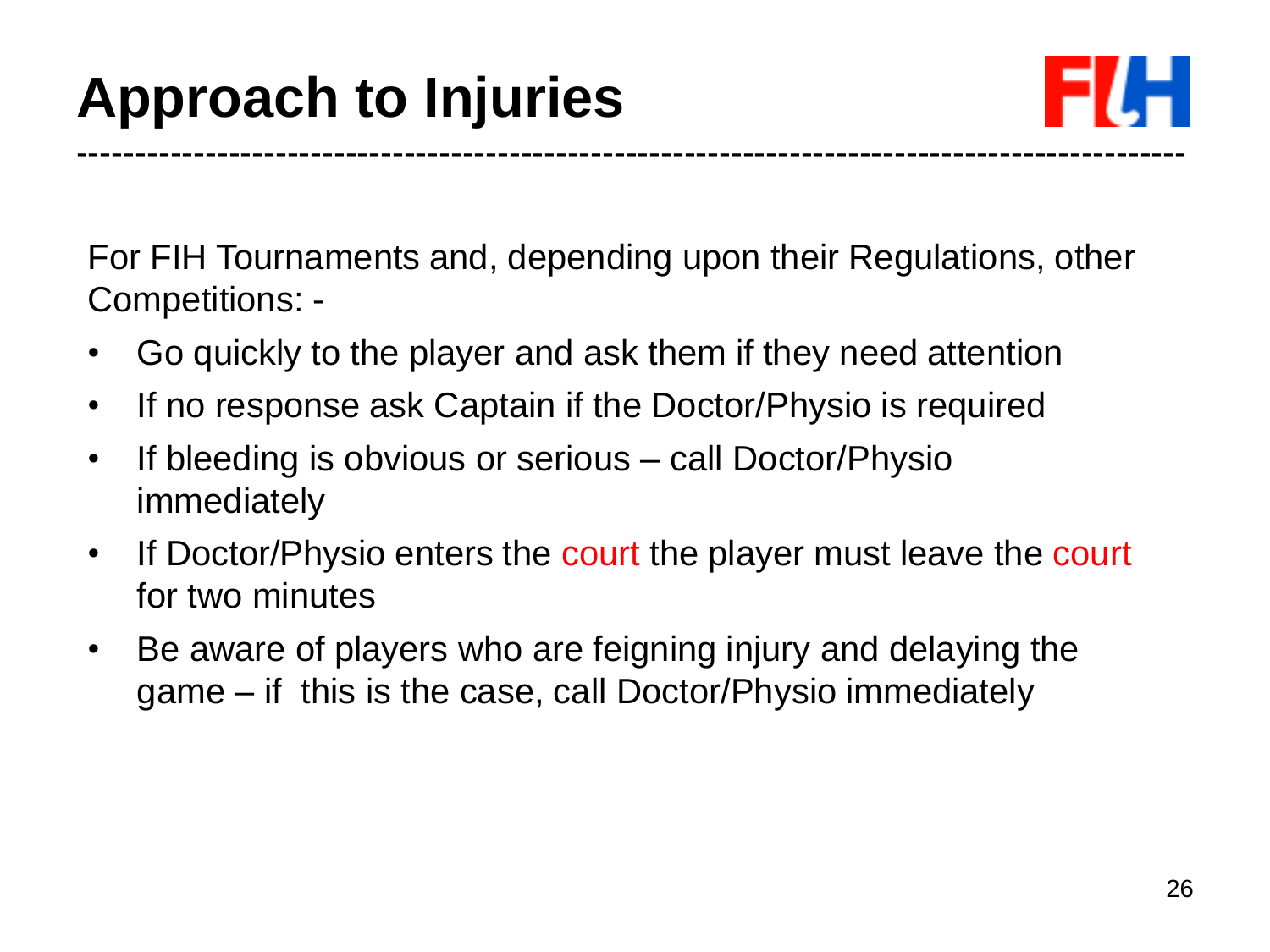

# **GOOD COMMUNICATION With the players With your colleagues and With your support team**